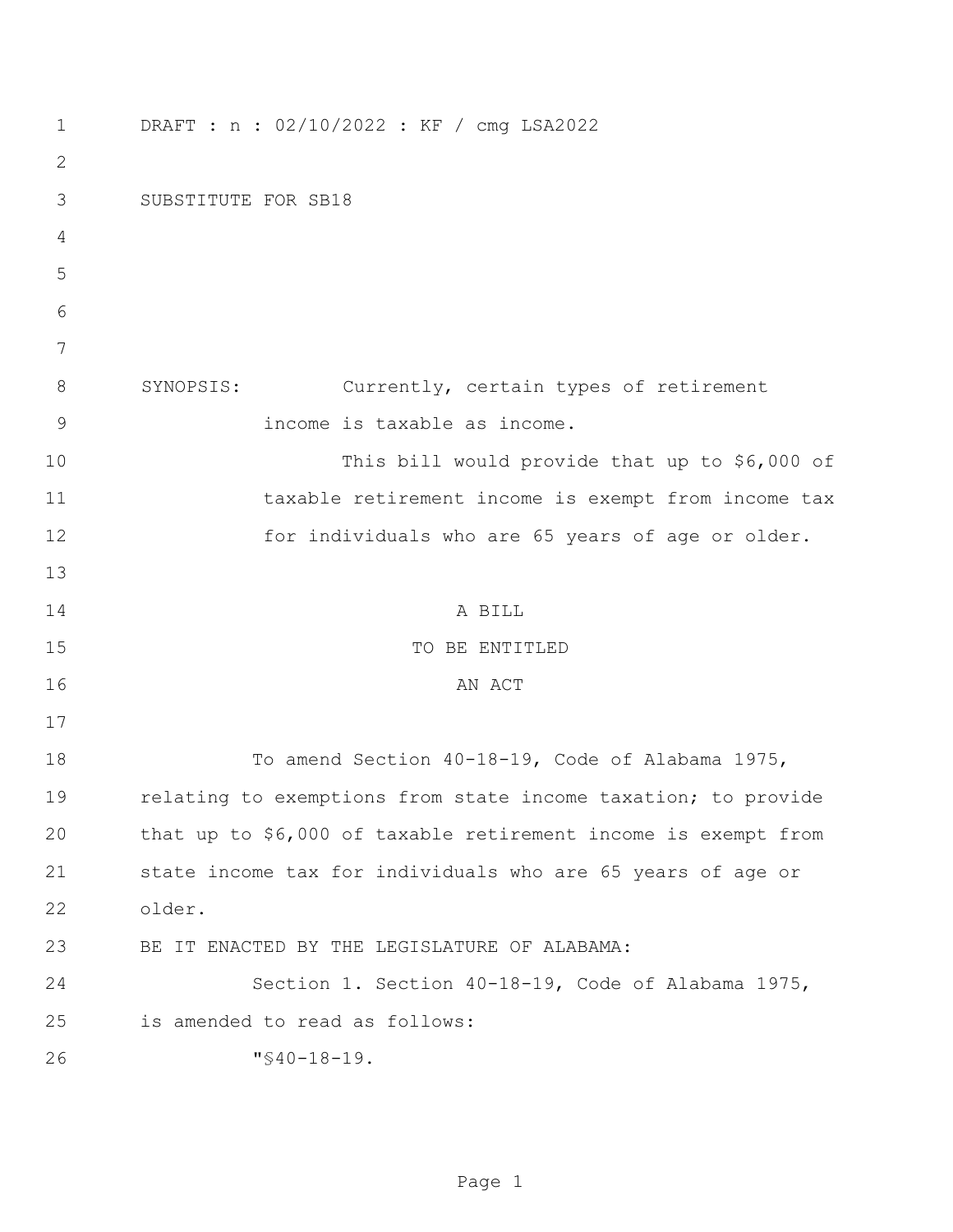"(a) The following exemptions from income taxation shall be allowed to every individual resident taxpayer:

 "(1) Retirement allowances, pensions and annuities, or optional allowances, approved by the Board of Control of the Teachers' Retirement System of Alabama, which exempt status is set out in Section 16-25-23.

 $(2)$  Retirement allowances, pensions and annuities, or optional allowances, approved by the Board of Control of the Employees' Retirement System of Alabama, which exempt status is set out in Section 36-27-28.

 "(3) The first eight thousand dollars (\$8,000) of any retirement compensation, retirement allowances, pensions and annuities, or optional allowances, received by any eligible firefighter, as defined in Sections 36-32-1 and 36-32-2, or his or her designated beneficiary, from any firefighting agency established in the State of Alabama, but only if such retirement compensation, retirement allowances, pensions and annuities, or optional allowances as are awarded as a result of fire protection services rendered. This subdivision shall become effective for the taxable years beginning January 1, 1987, and thereafter following its passage and approval by the Governor, or upon its otherwise becoming a law; provided, that for the taxable years beginning on or after January 1, 1991, all of the pension and retirement payments shall be exempt from taxation.

 "(4) The first eight thousand dollars (\$8,000) of any retirement compensation, retirement allowances, pensions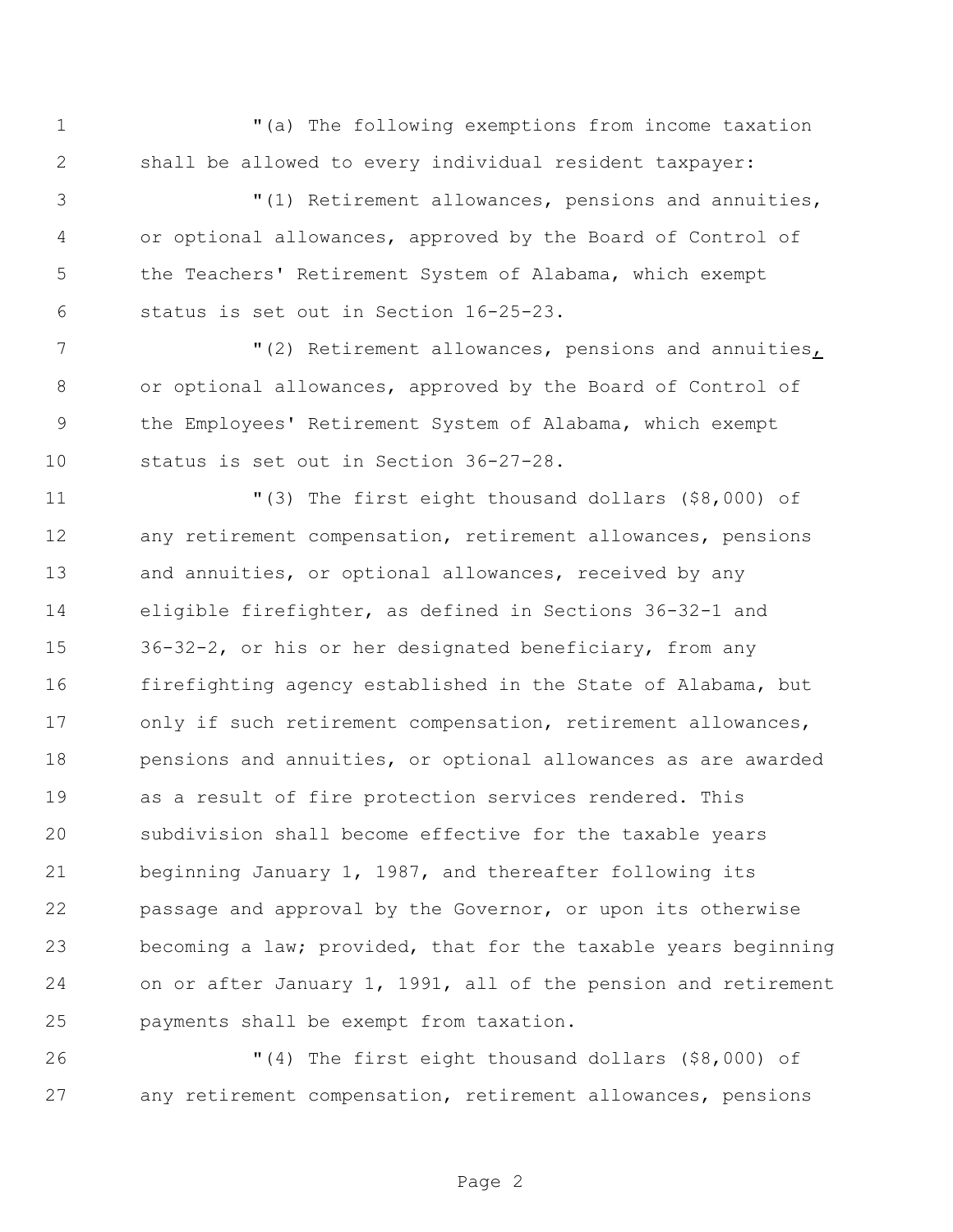and annuities, or optional allowances received by any eligible peace officer, as defined in subdivision (11) of Section 36-21-60, or his or her designated beneficiary, from any police retirement system established in the State of Alabama, but only if the retirement compensation, retirement allowances, pensions and annuities, or optional allowances are awarded as a result of police services rendered. This subdivision shall become effective for taxable years beginning January 1, 1984, and thereafter; provided, that for the taxable years beginning on or after January 1, 1991, all of the pension and retirement payments shall be exempt from taxation.

 "(5) Income received as annuities under the United States Retirement System from the United States Government Civil Service Retirement and Disability Fund, including income received from the Tennessee Valley Authority's pension system, income received as annuities under the United States Foreign Service Retirement and Disability Fund, or income received from any other United States government retirement and disability fund.

 "(6) Beginning January 1, 1991, all payments made on or after such date to a retiree or his designated beneficiary under a "defined benefit plan," as defined under Section 414(j) of the Internal Revenue Code of 1986, as amended from time to time, to the extent such payment would be taxable for federal income tax purposes.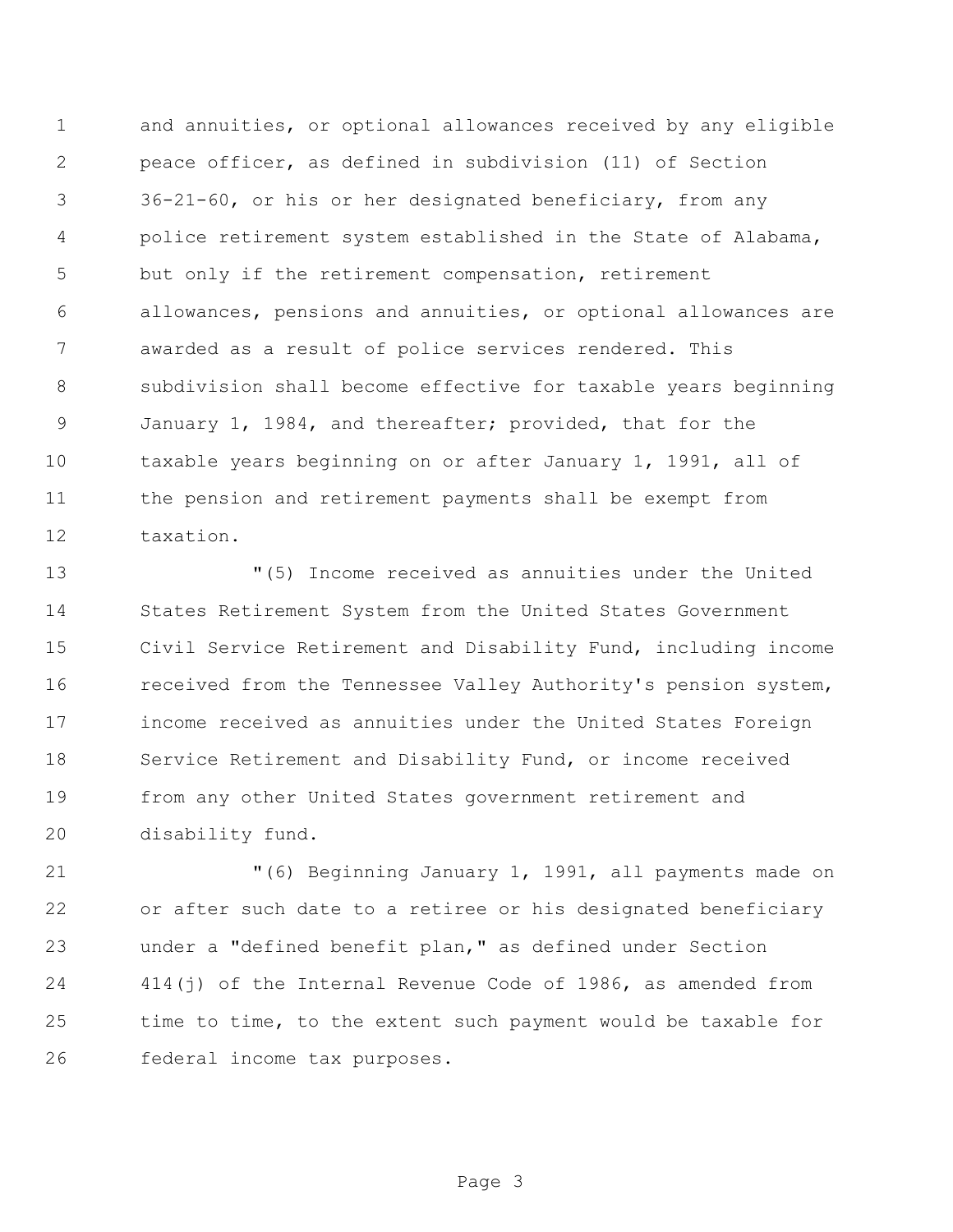$(7)$  Net income realized by individuals and partnerships from time to time in the business of conducting a 3 financial business employing moneyed monied capital coming into competition with the business of national banks, but only if such individuals and partnerships are subject to an excise tax imposed by this state on or with respect to such income.

 "(8) In the case of a single person or a married person not living with husband or wife, a personal exemption of one thousand five hundred dollars (\$1,500) or, in the case of a head of a family or a married person living with husband or wife, a personal exemption of three thousand dollars (\$3,000), but a husband and wife living together shall receive only one personal exemption of three thousand dollars (\$3,000) against their aggregate income, and in case they make separate returns each must claim a personal exemption of one thousand 16 five hundred dollars (\$1,500).

 "(9) a. Three hundred dollars (\$300) for each 18 person, other than husband or wife, dependent upon the taxpayer, and over half of whose support, for the calendar year in which the taxable year for the taxpayer begins, was 21 received from the taxpayer.

 "b. For tax years beginning after December 31, 2006, for taxpayers with adjusted gross income equal to or less than  $\frac{120}{100}$  twenty thousand dollars (\$20,000), one thousand dollars (\$1,000) for each person other than husband or wife, dependent upon the taxpayer, and over half of whose support,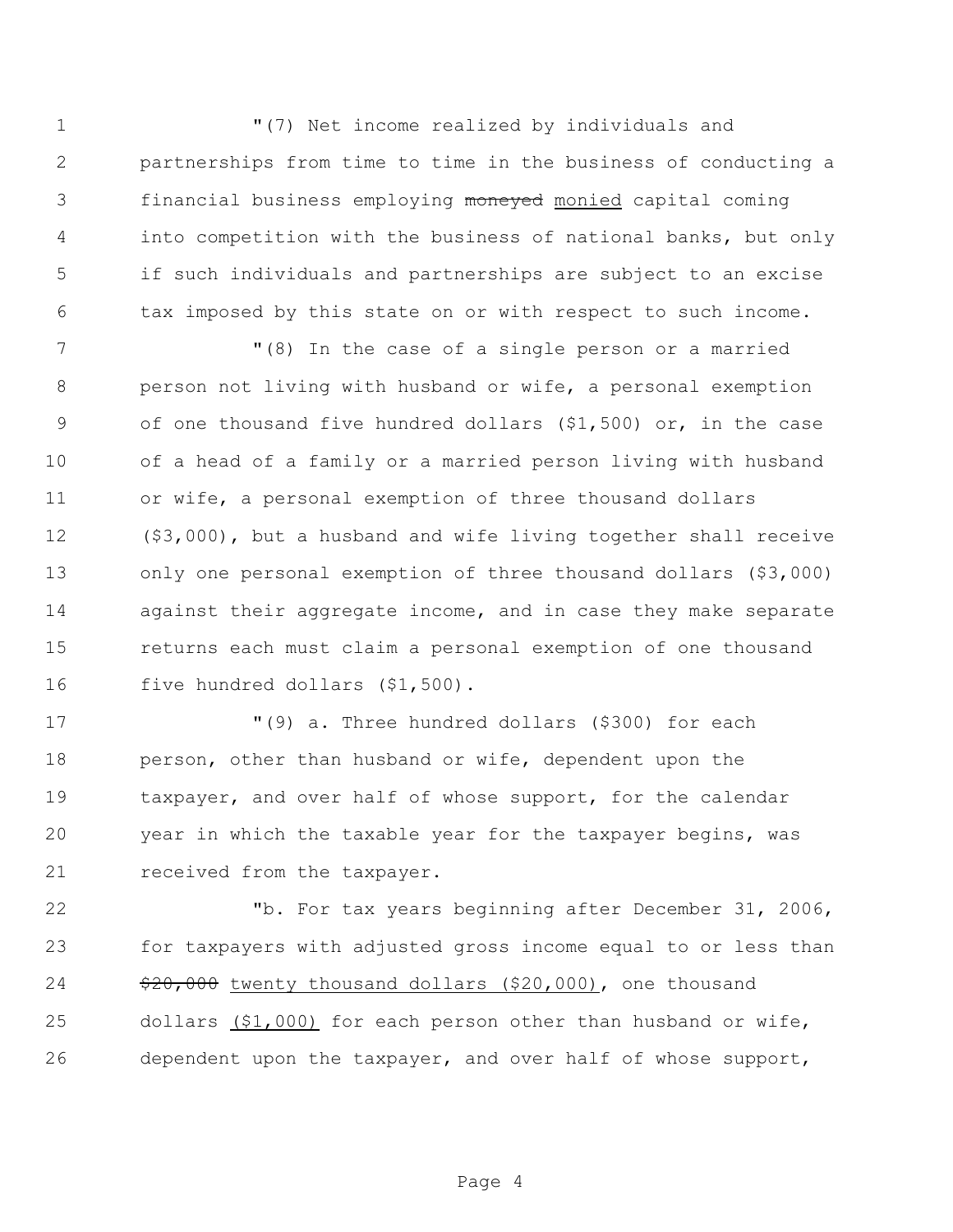for the calendar year in which the taxable year for the taxpayer begins, was received from the taxpayer.

 "c. For tax years beginning after December 31, 2006, 4 for taxpayers with adjusted gross income in excess of  $\frac{20,000}{20}$  twenty thousand dollars (\$20,000) and equal to or less than \$100,000 one hundred thousand dollars (\$100,000), five hundred dollars (\$500) for each person other than husband and wife, dependent upon the taxpayer, and over half of whose support, for the calendar year in which the taxable year for the taxpayer begins, was received from the taxpayer.

 "For the purposes of this section, "dependent" shall mean: A son or daughter of the taxpayer or a descendant of 13 either; a stepson or stepdaughter of the taxpayer; a brother, 14 sister, stepbrother, or stepsister of the taxpayer; the father 15 or mother of the taxpayer or an ancestor of either; a 16 stepfather or stepmother of the taxpayer; a son or daughter of 17 a brother or sister of the taxpayer; a brother or sister of 18 the father or mother of the taxpayer; a son-in-law, daughter-in-law, father-in-law, mother-in-law, brother-in-law, or sister-in-law of the taxpayer. As used in this paragraph the terms "brother" and "sister" include a brother or sister by the half blood. For the purpose of determining whether any of the foregoing relationships exist, a legally adopted child of a person shall be considered a child of such a person by blood.

 "(10) Beginning January 1, 1998, all income, interest, dividends, gains, or benefits of any kind received

Page 5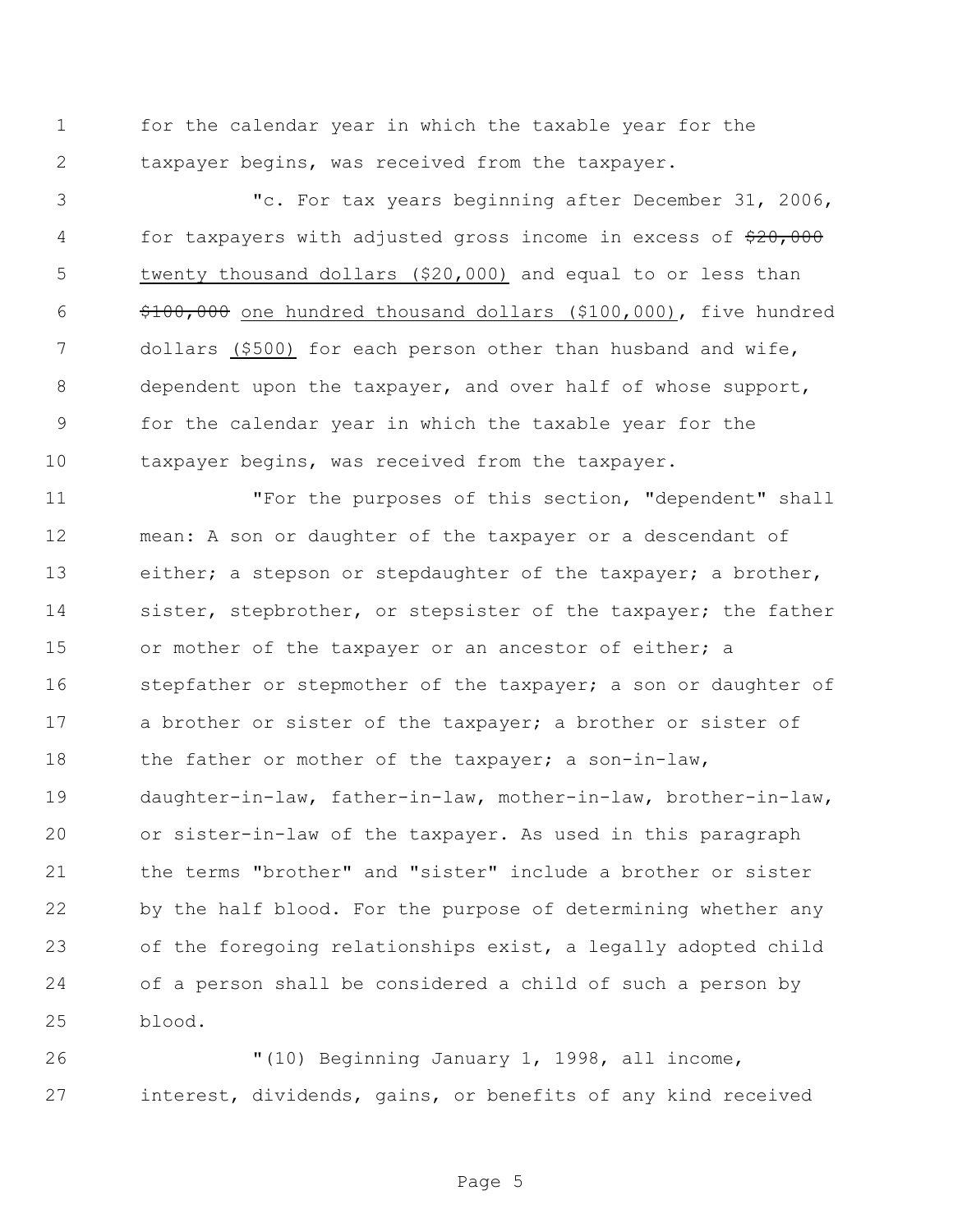from savings accounts or prepaid tuition contracts administered under Title 16, Chapter 33C, are exempt from all income taxation by the state and by all of its political subdivisions to the extent that the amounts remain on deposit in the PACT Trust Fund or the ACES Trust Fund, or are used to pay the designated beneficiary's qualified higher education expenses as defined in Section 529 of the Internal Revenue Code of 1986, as amended, or are refunded under such terms as would not carry a penalty under Section 529 of the Internal Revenue Code of 1986, as amended.

 "(11) Beginning January 1, 2016, all income, interest, dividends, gains, or benefits of any kind received from ABLE savings accounts administered under Title 16, Chapter 33C, are exempt from all income taxation by the state and by all of its political subdivisions to the extent that 16 the amounts remain on deposit in the ABLE Trust Fund, or are used to pay the designated beneficiary's qualified disability expenses as defined in Section 529A of the Internal Revenue Code of 1986, as amended, or are refunded under such terms as would not carry a penalty under Section 529A of the Internal Revenue Code of 1986, as amended, or other applicable federal law.

 "(12) Beginning January 1, 2018, amounts received by an individual from sources within a foreign country or countries which constitute a housing allowance, and earned income attributable to services performed by such individual received during the tax period are exempt from all income

Page 6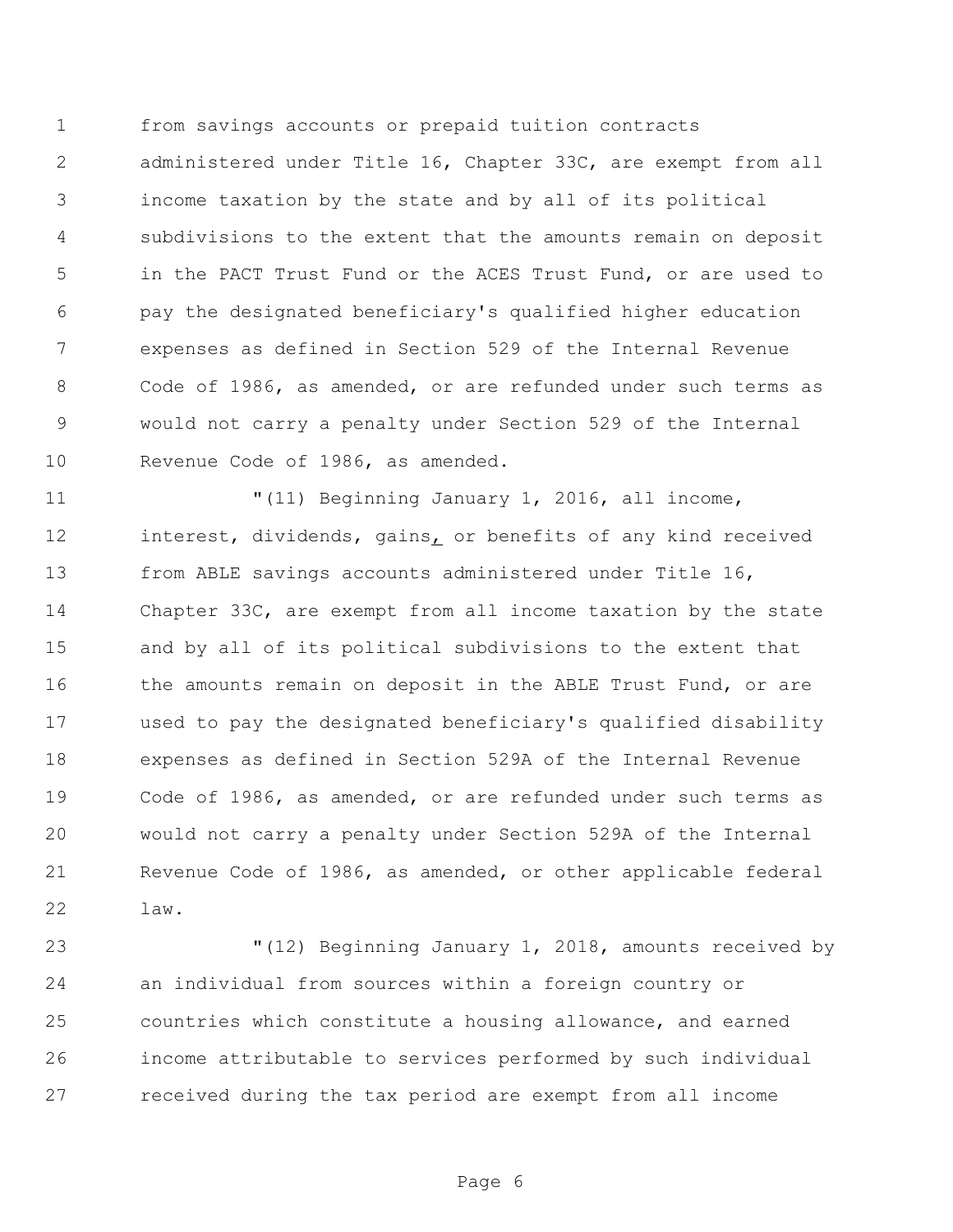taxation by the state and by all of its political subdivisions to the extent such income is exempt from federal income tax pursuant to 26 U.S.C. Section 911.

4 "(13) a. Beginning January 1, 2023, the first six thousand dollars (\$6,000) of taxable retirement income.

 "b. This exemption may only be claimed by individual taxpayers who are 65 years of age or older.

 "(b) Of the following personal exemptions allowed resident taxpayers, each nonresident individual taxpayer shall be allowed that proportion thereof that the adjusted gross income received by said nonresident individual taxpayer from sources within the State of Alabama bears to his or her adjusted gross income received from sources within and without the State of Alabama: In the case of a single person or a married person not living with husband or wife, a personal exemption of one thousand five hundred dollars (\$1,500) or, in the case of a head of a family or a married person living with husband or wife, a personal exemption of three thousand dollars (\$3,000), a husband and wife living together shall receive but one personal exemption of three thousand dollars (\$3,000) against their aggregate income; and, in case they make separate returns, each must claim a personal exemption of one thousand five hundred dollars (\$1,500); and the amount in subdivision (9) of subsection (a) for each person, other than husband or wife, dependent upon and receiving his or her chief 26 support from the taxpayer."